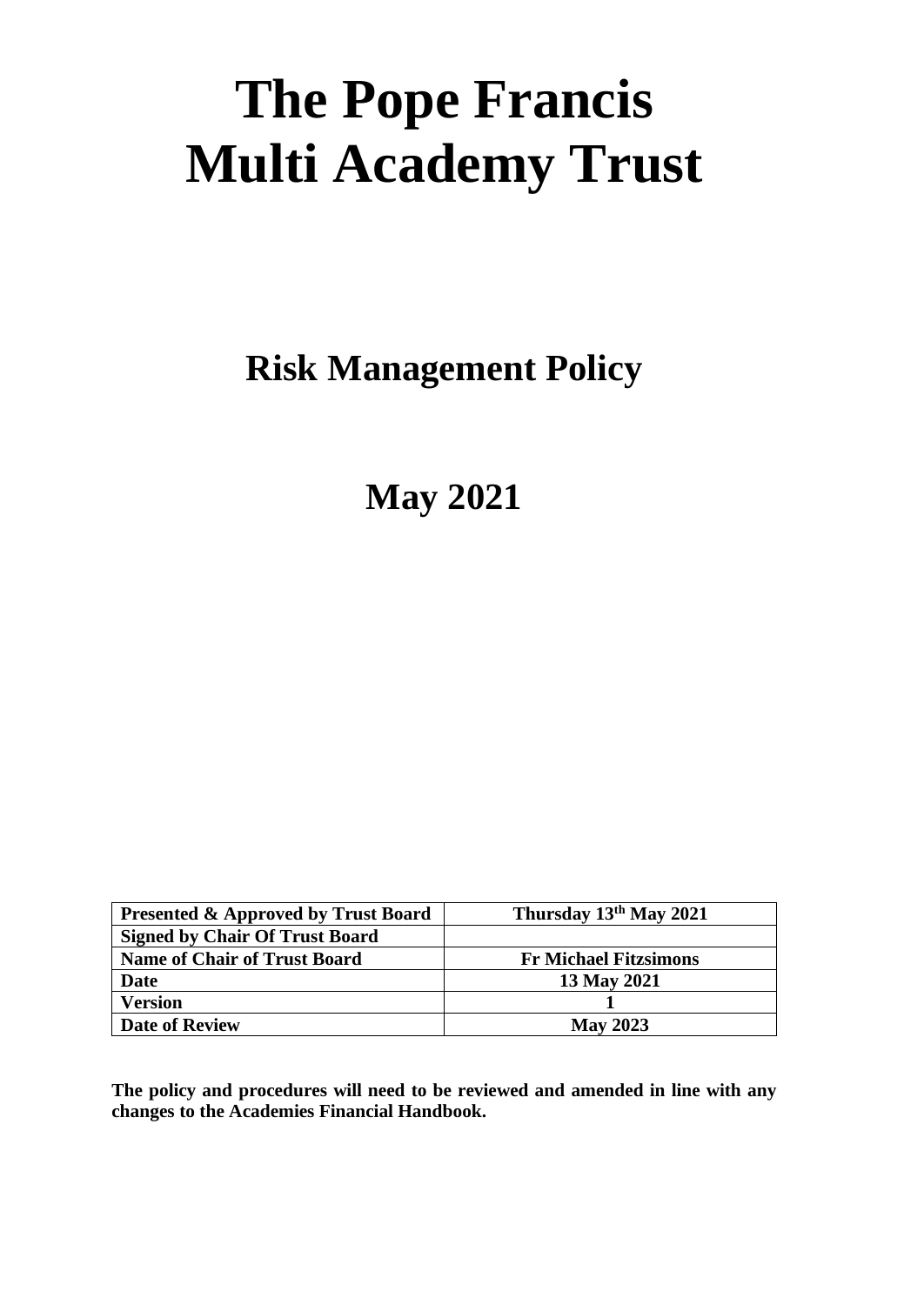# **CONTENTS**

| 1                | <b>Introduction</b>                                    |
|------------------|--------------------------------------------------------|
| $\mathbf{2}$     | <b>Aims and Objectives of Risk Management</b>          |
| 3                | <b>Structure and Administration of Risk Management</b> |
| $\boldsymbol{4}$ | <b>Completing the Risk Register</b>                    |
| 5                | <b>Risk Mitigation</b>                                 |
| 6                | <b>Risk Monitoring</b>                                 |
| 7                | <b>Annual Review of Effectiveness</b>                  |

**Appendix 1 Risk Register Template**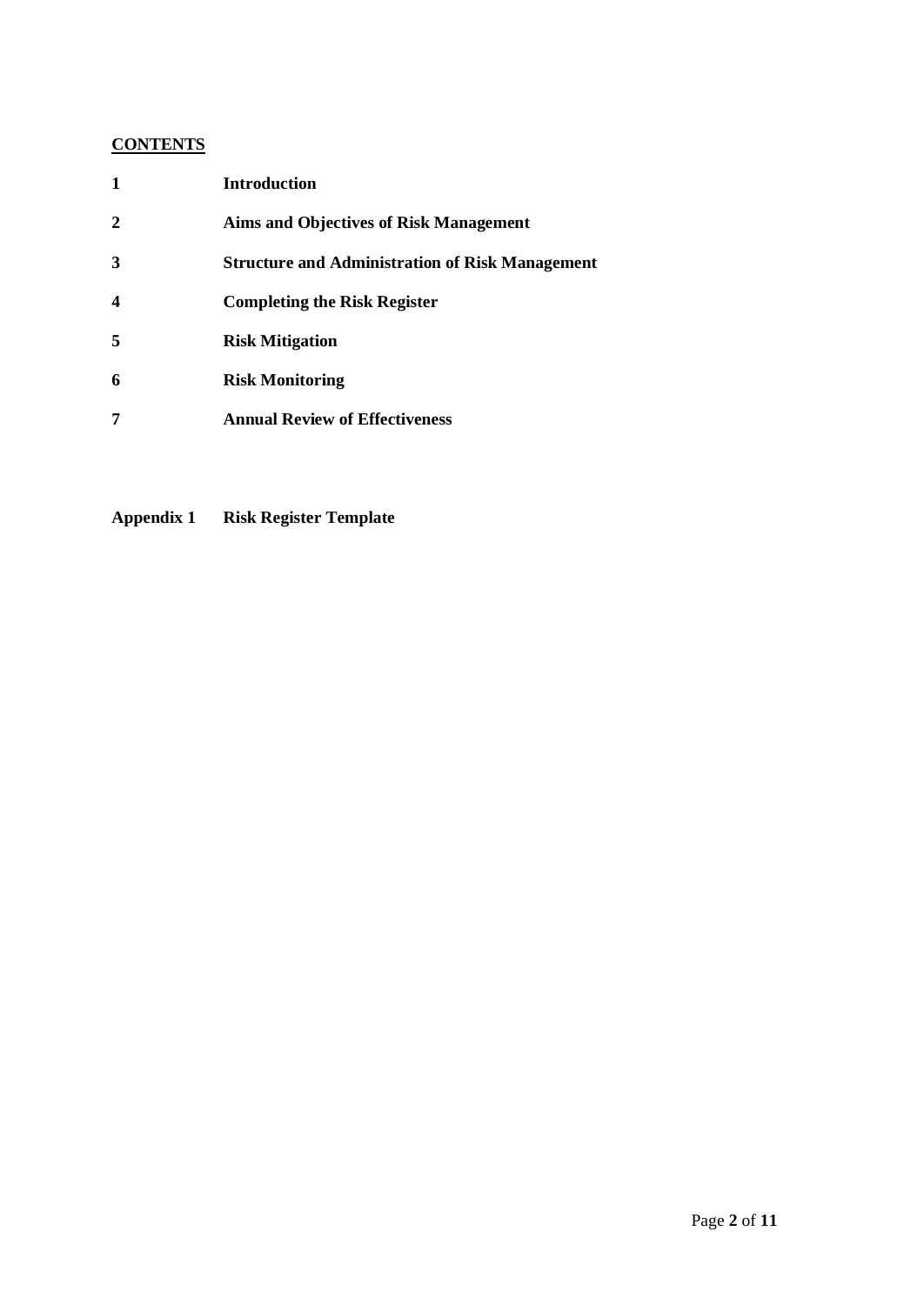## **1 Introduction**

The procedures in this policy will be approved by the Directors and are mandatory and will be effective immediately after approval. Any variation from the procedures is to be notified to the Director responsible for Finance and the Chief Accounting Officer as soon as it becomes apparent.

The purpose of the manual is to ensure that the Pope Francis Multi Academy Trust (PFMAT) maintains and develops proper systems of control. It is essential that these systems operate properly to meet the requirements of our funding agreement with the Department for Education (DfE).

### **2 Aims and Objectives of Risk Management**

2.1 Purpose and Definition

The purpose of identifying, managing and monitoring risk is to identify, assess and control uncertainty and as a result improve the ability of a business or project to succeed. Management of risk should be systematic and not based on chance. Risk management is a continual activity. A risk is an uncertain event or set of events that, should it occur, will influence the achievement of objectives. It consists of a combination of the probability of a perceived threat or opportunity occurring and the magnitude of its impact on delivery.

The Trust's overall risk management plan has been developed with the intentions of:

• Protecting its students, staff and assets;

• Managing risk in accordance with best practice and reducing the costs of risk;

• Anticipating and responding to changing social, environmental and legislative requirements;

- Raising awareness of the need for risk management;
- Integrating risk management into the culture of the Trust; and
- Adopting legal compliance as a minimum standard.

## 2.2 Risk Management, Risk Appetite, and Risk Capacity

- 2.2.1 The Trust manages risk on a daily basis. We consider what might go wrong and take steps to reduce the impact if things do go wrong. However, the Trust cannot rely on informal processes. Also, as a public body, we must provide assurance to the Department of Education, the Charity Commission, Ofsted, auditors, the Trust Finance, Audit and Resources Committee and Directors that we are managing risk correctly. We do need to formally identify corporate risk and mitigating actions. The process of risk identification should be undertaken with care, the analysis will contain some subjective judgements – no process can identify all possible risk that may arise. The process can only provide reasonable assurance to Directors that all relevant risks have been identified. Identified risks need to be put into perspective in terms of potential severity of their impact and likelihood of their occurrence. Assessing and categorising risks helps in prioritising and filtering them, and in establishing whether any further action is required.
- 2.2.2 This approach attempts to map risk as a product of the likelihood of an undesirable outcome and the impact that an undesirable outcome will have on Trust's ability to achieve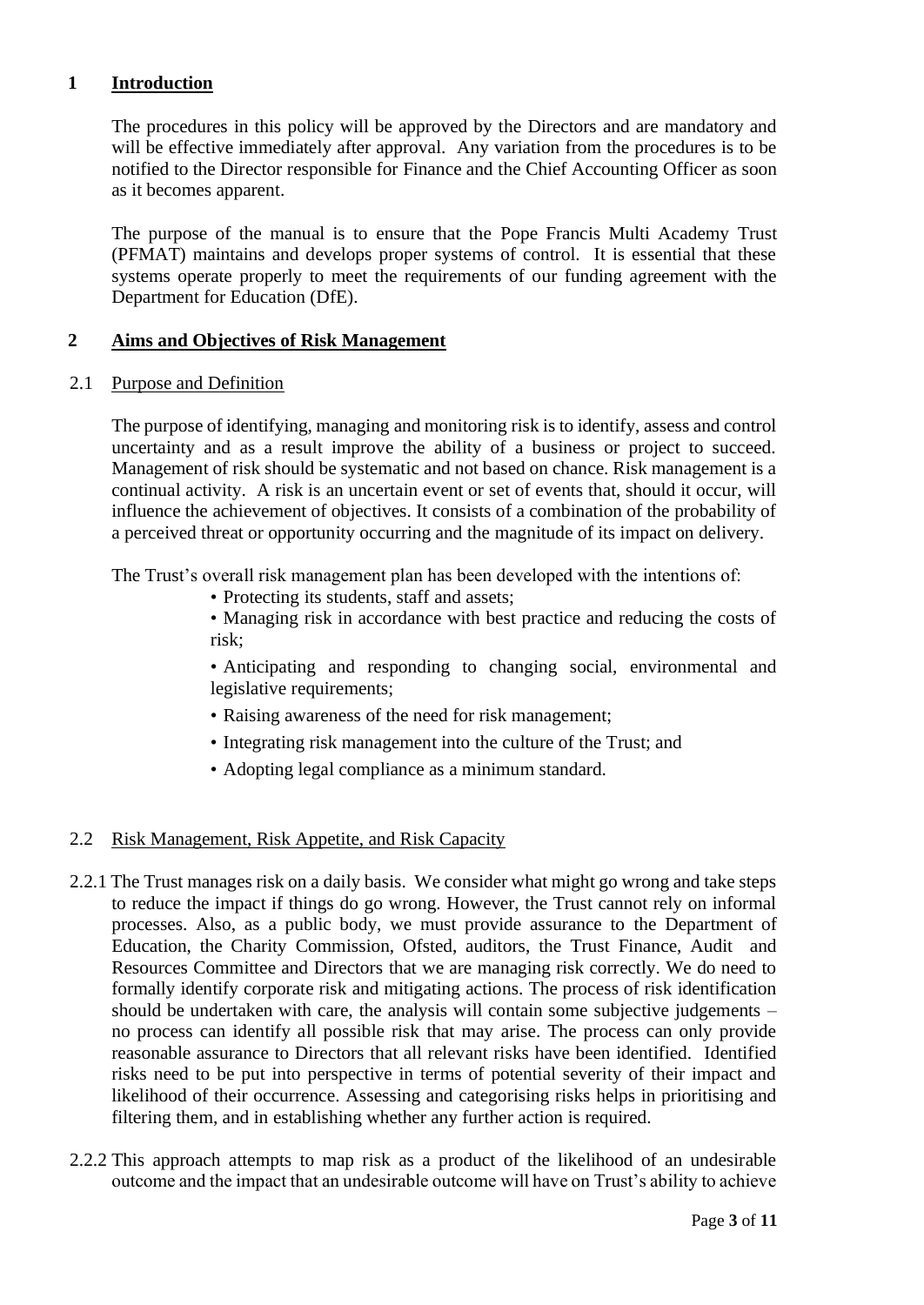its operational objectives. It enables the Directors to identify those risks that fall into the major risk category identified by the risk management structure. The process begins with listing each item of risk that Directors and Local Governing Board (or Interim Executive Board where appropriate) believe are appropriate for the Trust. Once identified each risk is looked at and a decision taken as to how likely it is to occur and how severe its impact would be on the Trust if it did occur.

- 2.2.3 Risk appetite is an expression of how much risk an organisation is prepared to take. It can vary over time and from work area to work area. If the Trust's risk appetite is clearly articulated staff can take this into account when making decisions. The Board should therefore, when considering risk, discuss and express the risk appetite as they see it.
- 2.2.4 Risk capacity refers to the resources (finance, staff, etc) which the Trust is able to put in place with regard to managing risk.
- 2.2.5 Risks should be prioritised as follows once considered through the assessment matrix:

| <b>Risk Score</b> | <b>Risk Category</b> | Level of Monitoring                                                                                                                    |  |  |
|-------------------|----------------------|----------------------------------------------------------------------------------------------------------------------------------------|--|--|
| $1 - 3$           | Low                  | Accept Risk – Monitor through the<br>senior leadership team quarterly. Only<br>review annually at Board level unless<br>changes occur. |  |  |
| 4 - 6             | Medium               | Monitor Risk – Monitor<br>by<br>Headteacher termly. Only review<br>annually at Board level unless changes<br>occur.                    |  |  |
| 8                 | Medium-High          | Mitigate Risk – Monitor through Local<br>Governing Board/IEB termly.                                                                   |  |  |
| $9 - 16$          | High                 | Mitigate Risk – Monitor through Local<br>Governing Board/IEB termly and at all<br>Board meetings (or appropriate<br>committee).        |  |  |

2.2.6 The Directors of the Pope Francis Multi Academy Trust have agreed a two-phase risk appetite. A score of 8 or less will be the appetite for risks reviewed by the Local Governing Boards (or Interim Executive Board where applicable) and a score of 9 or more will be the appetite for risks to be reviewed by the Directors termly, in addition to the annual review cycle.

## **3. Structure and Administration of Risk Management**

- 3.1 All Directors of the Trust have a responsibility to:
	- Influence the culture of risk management within the Trust;
	- Determine the appropriate risk appetite or level of exposure for the Trust;
	- Consider all decisions that may impact the Trust's risk profile or exposure;
	- Set policy and strategy for risk management;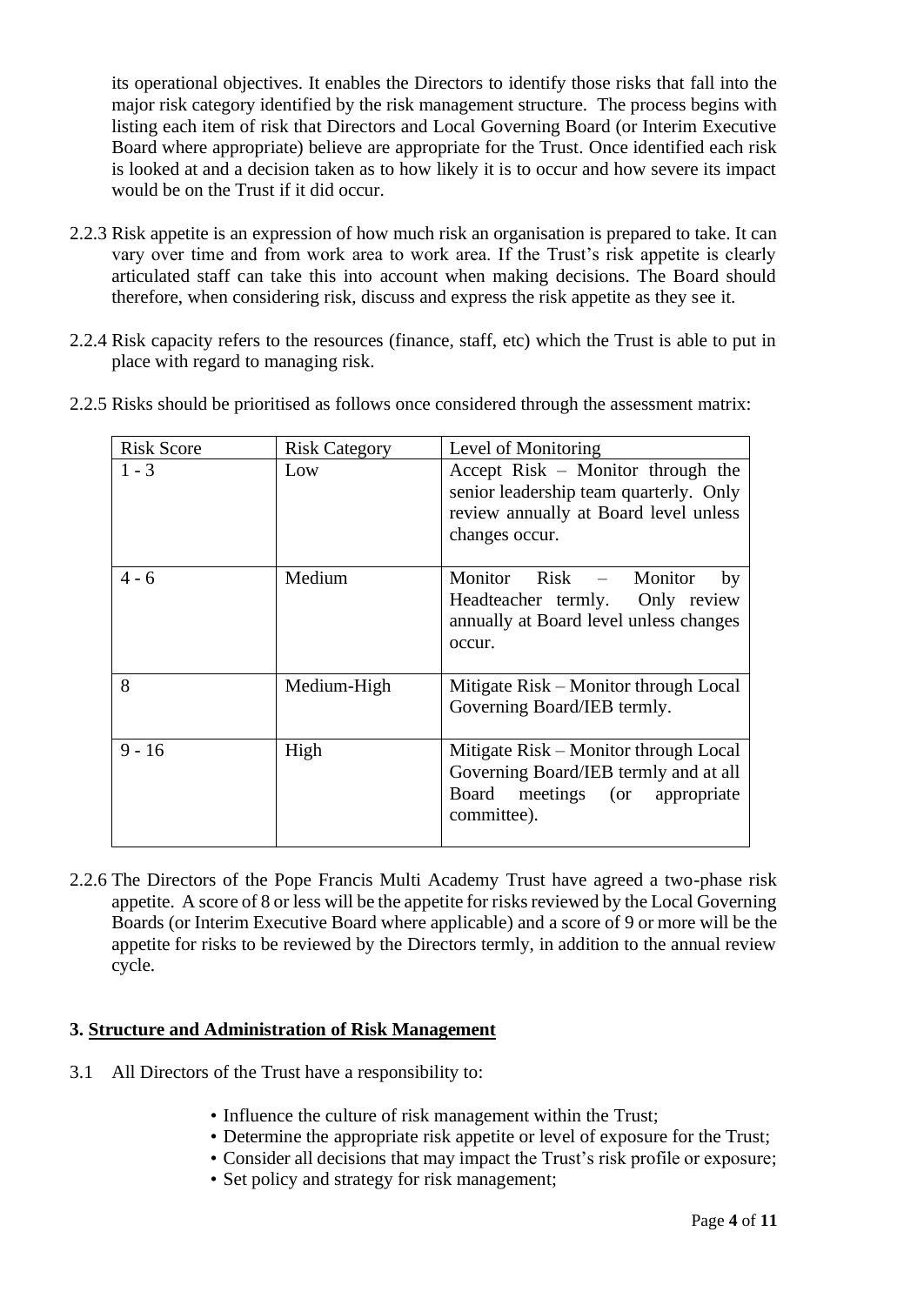• Frequently monitor the management of significant risks to reduce the likelihood of unwelcome surprises or impact;

• Satisfy themselves by their actions that the less significant risks are being actively managed, with in the appropriate controls in place and working effectively, and;

• Support an annual review the Trust's approach to risk management and approve changes or improvements to key elements of its processes and procedures.

3.2 The executive team of the Trust will:

• Support and implement policies approved by the Trust Board;

• Develop and support risk policy and structures for individual schools within PFMAT;

• Develop risk response processes, including contingency and business continuity programmes;

• Provide adequate information in a timely manner to the Trust Board and its committees on the status of risks and controls;

• Focus and co-ordinate risk management activities throughout the Trust;

• Raise the level of management awareness accountability for the business risks experienced by the Trust;

• Develop risk management as part of the culture of the Trust; and

• Provide a mechanism for risk management issues to be discussed and disseminated to all areas of the Trust.

- 3.3 The Academies within the MAT will:
	- Have primary responsibility for managing risk on a day-to-day basis;

• Have responsibility for promoting risk awareness within their operations introduce risk management objectives into their businesses;

• Identify and evaluate the significant risk face by their operations for consideration by the Local Governing Board/IEB, executive leadership team, the Trust Board and any relevant committees;

• Ensure that risk management is incorporated at the conceptual stage of projects as well as throughout a project;

• Ensure that risk management is a regular management meeting item to allow consideration of exposure and to prioritise work in the light effective risk analysis; and

- Report early warning indicators to the executive team.
- 3.4 The Chief Operations Officer, as the Risk Management Champion, is responsible for:
	- Developing specific programmes and procedures for establishing and maintaining risk management activities within the Trust;
	- Ensuring the dispersal of vital information; and

• Providing guidance, interpretation and understanding of the risk management systems.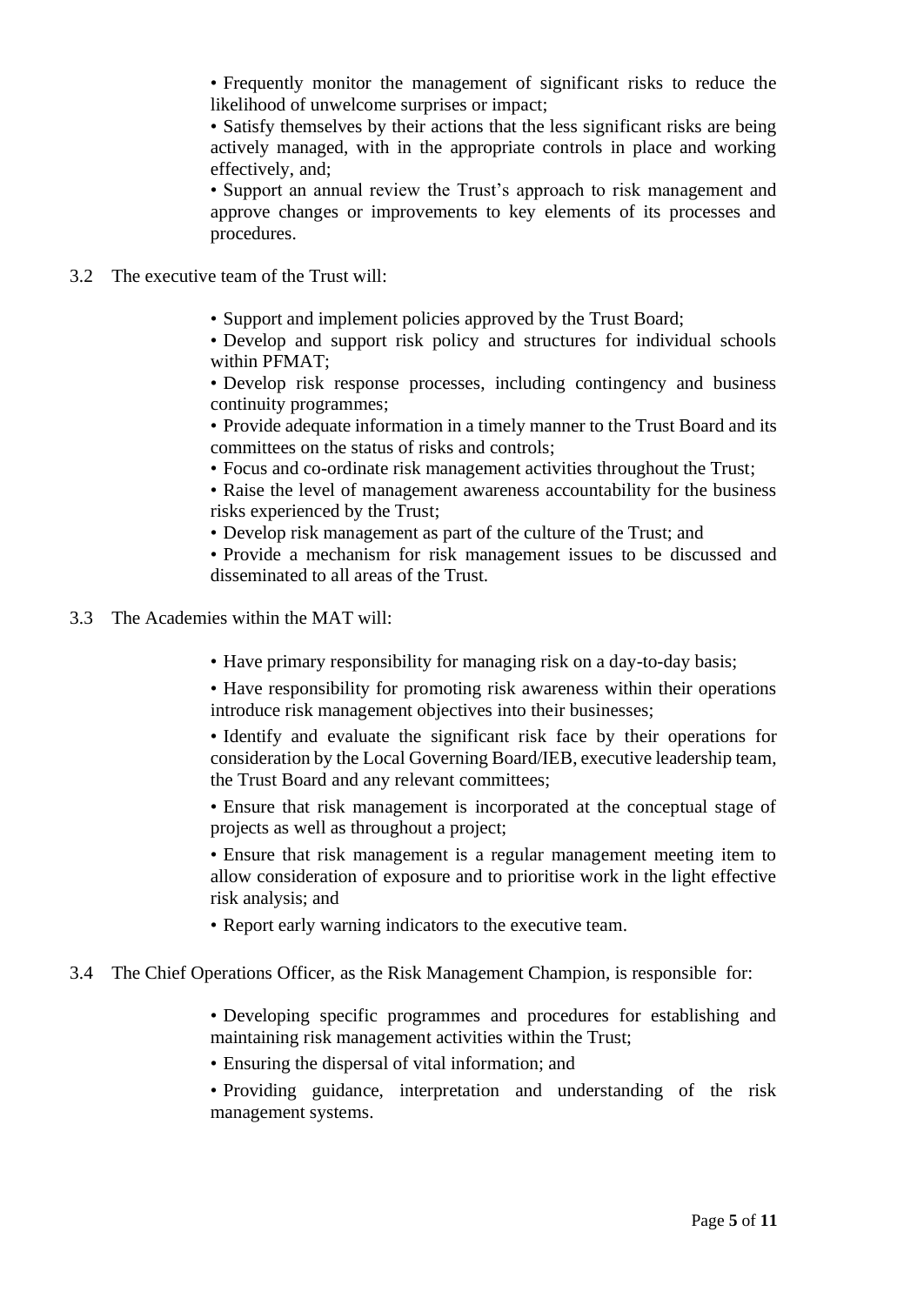## 4. **Completing the Register**

#### 4.1 Identifying Risk

- 4.1.1 All PFMAT employees have responsibility for contributing to the PFMAT risk management strategy by alerting a member of their senior leadership team to potential risks. It is the collective responsibility of the senior leadership team and Local Governing Board/IEB to determine how these risks are evaluated and mitigated in the Trust risk register. This is provided at Appendix 1.
- 4.1.2 Risk is not only about adverse events; it is also about missed opportunities. All areas of activity within the Trust and partnerships with third party organisations should be considered together with what would stop them being as successful as they should. The key risks that the Trust faces will be those that would stop it achieving its objectives in these areas. As the first step in the risk identification process all staff with responsibility for delivering operations aims or targets need to understand the Trust's corporate objectives and the legal and regulatory environment in which it operates. The Charity Commission says the process of risk identification should be undertaken with care; the analysis will contain some subjective judgements – no process can identify all possible risk that may arise. The process can only provide reasonable assurance to Directors that all relevant risks have been identified.
- 4.1.3 Identified risks need to be put into perspective in terms of potential severity of their impact and likelihood of their occurrence. Assessing and categorising risks helps in prioritising and filtering them, and in establishing whether any further action is required. This approach attempts to map risk as a product of the likelihood of an undesirable outcome and the impact that an undesirable outcome will have on Trust's ability to achieve its operational objectives. It enables the Directors to identify those risks that fall into the major risk category identified by the risk management structure.
- 4.1.4 The process begins with listing each item of risk that Directors and Local Governing Boards believe are appropriate for the Trust. Once identified each risk is looked at and a decision taken as to how likely it is to occur and how severe its impact would be on the Trust if it did occur. All PFMAT employees have responsibility for contributing to the PFMAT risk management strategy by alerting a member of their senior leadership team to potential risks. It is the collective responsibility of the senior leadership team and Local Governing Board/IEB to determine how these risks are evaluated and mitigated in the Trust risk register.
- 4.1.5 The second step is the translation of these objectives into operating aims in the form of detailed business plans and performance indicators for each area of activity. This should be an ongoing annual exercise with regular updating of the aims.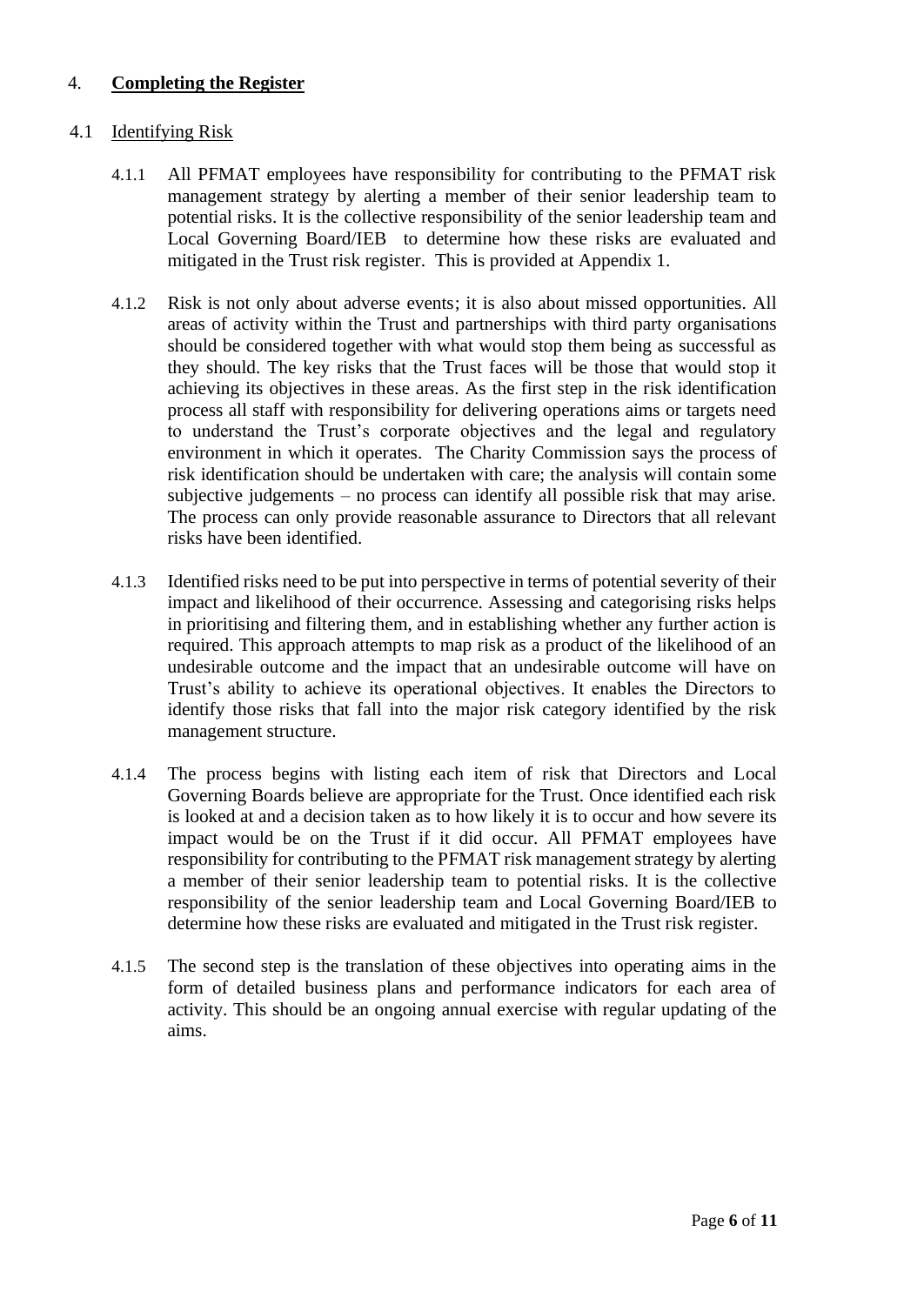#### 4.2 Categorising Risk

- 4.2.1 The next step is to identify what would stop each area being as successful as it should. Risks can readily be identified through either brainstorming or a more structured approach.
- 4.2.2 PFMAT categorises risks into six core areas, see below:
	- a) Building Risks b) Educational Risks c) Financial Risks d) Safeguarding Risks e) Legal Risks f) Reputational Risks g) Strategic Risks

It is accepted that some risks may cut across more than one of the categories.

- 4.2.3 PFMATs level of risk tolerance is kept under review and all risk, regardless of severity will be monitored. All risks will be allocated an owner(s) to monitor the risk. The tolerance level will be reported within the risk register which will be updated monthly.
- 4.2.4 Newly identified risk should be logged on the Trust risk register including the actions to mitigate the risk. This will show how the senior leadership team have considered reducing the impact/likelihood of the risk.
- 4.3 Assessing Risk
- 4.3.1 Once a risk has been identified and logged, the impact and likelihood of the risk should be estimated. PFMAT assesses risk by considering:
	- The likelihood of the risk occurring (unlikely, possibly, likely, highly likely); and
	- The impact should the risk occur (minimal, minor, significant, major).

## 4.3.2 Defining likelihood:

- Unlikely is a risk that could happen but is more unlikely (less than 50%) based on current circumstances.
- Possibly is when there is a 50:50 chance of a risk occurring.
- Likely is where there is more than 50% chance a risk will happen.
- Highly likely is where there is a high chance of a risk occurring (more than 80%)
- 4.3.3 Defining impact:

• Minimal impact is where, should a risk occur, it is likely to have a minor impact on the delivery of PFMAT objectives or finances, however this risk will not impact on business success. In many cases this kind of risk can be accepted.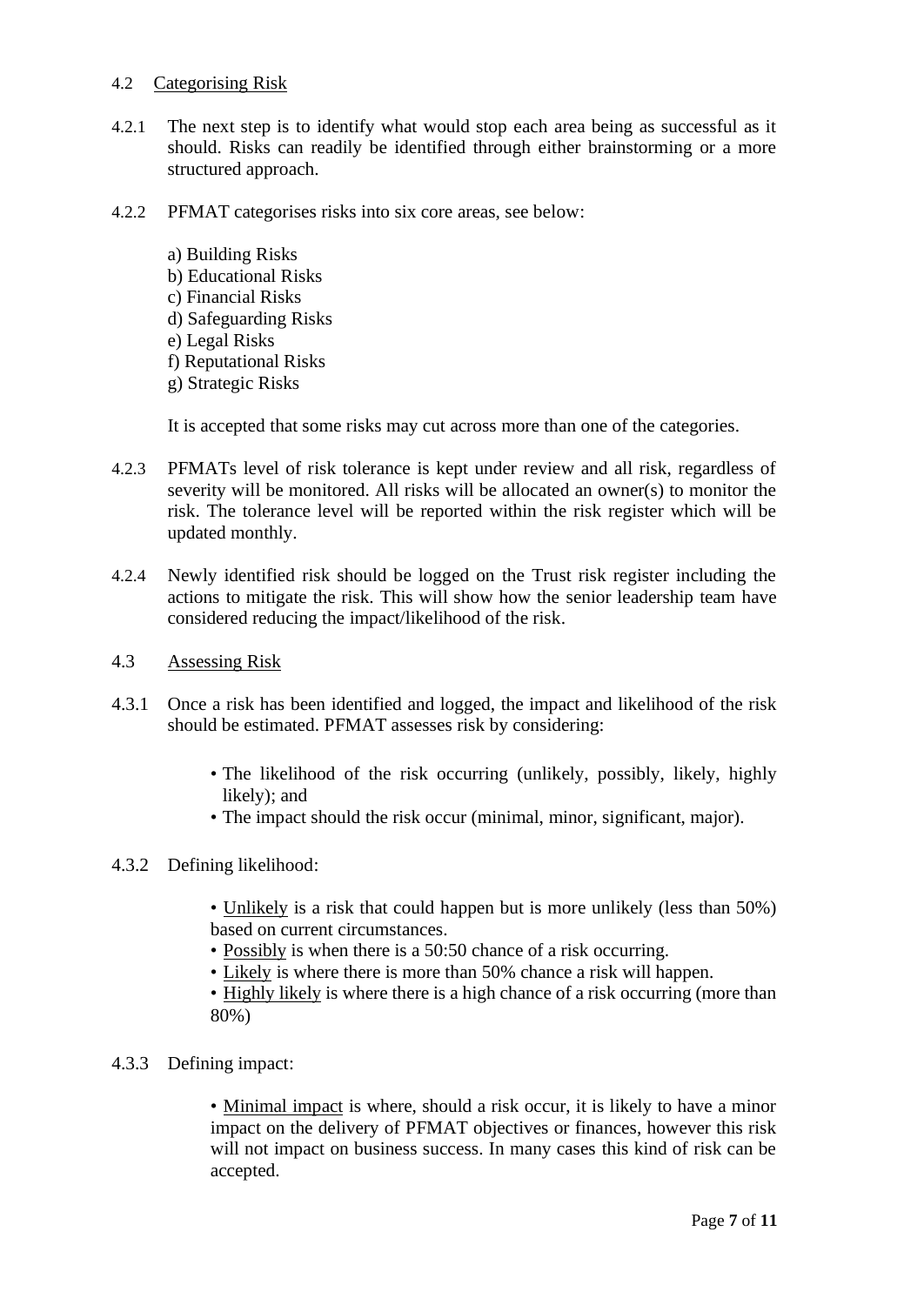• Minor impact is where, should a risk occur, it will have a notable impact on the delivery of an objective or business. Mitigating action may need to be planned in case of a minor risk.

• Significant impact is where, should a risk occur, it will have a widereaching impact on more than one PFMAT business objective and will require some re-profiling of resources and finance to mitigate.

• Risks with major impact are those likely to cause core business disruption and invoice significant business re-planning and resourcing to priorities and mitigate. These types of risks are likely to have a major financial impact.

4.3.4 The overall cumulative prioritisation of risk needs to be assessed using a combined assessment of both likelihood and impact. PFMAT has adopted the heat map below to aid the Headteacher and executive team to score risk areas.

# 4.4Heat Map

4.4.1 The overall cumulative prioritisation of risk needs to be assessed using a combined assessment of both likelihood and impact. PFMAT has adopted the heat map below to aid the Headteacher and executive team to score risk areas.

|               |                |             | $\overline{1}$<br>Unlikely to Occur | $\overline{2}$<br>Possibility of<br>Occurring | $\overline{3}$<br>Likely to Occur | $\overline{4}$<br>Highly Likely to<br>Occur |
|---------------|----------------|-------------|-------------------------------------|-----------------------------------------------|-----------------------------------|---------------------------------------------|
| <b>IMPACT</b> | $\,1\,$        | Minimal     | $\mathbf{1}$                        | $\overline{2}$                                | 3                                 | $\overline{4}$                              |
|               | $\overline{2}$ | Minor       | $\overline{2}$                      | $\overline{4}$                                | $6\phantom{1}6$                   | 8                                           |
|               | $\overline{3}$ | Significant | 3                                   | 6                                             | $\overline{9}$                    | 12 <sub>2</sub>                             |
|               | $\overline{4}$ | Major       | $\overline{4}$                      | 8                                             | 12                                | 16                                          |

**LIKELIHOOD**

- 4.4.2 Once action is taken to mitigate each risk a residual or net risk score is applied, and colour coded. This doesn't mean the risk is necessarily diminished in any way but it does mean the significance of the risk should be less.
- 4.4.3 Those risks identified as 'red' in the net risk score should be reviewed by Directors and Local Governing Board/IEB on a half-yearly basis and all other risk areas at least annually.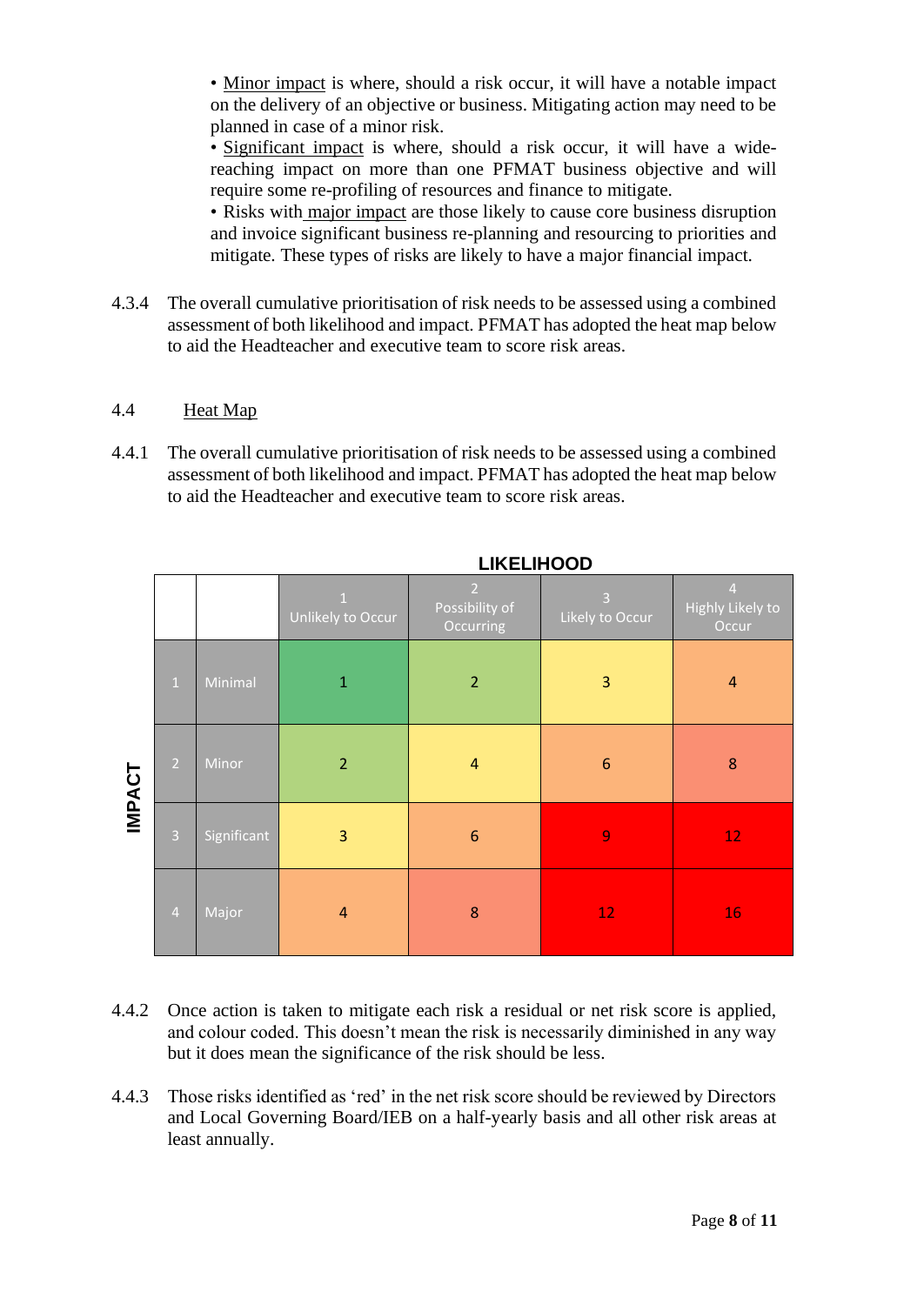### 4.5 Controlling Risk

Depending on the level of cumulative risk score, risk may be accepted, monitored or mitigated. The following table sets out the action required to mitigate the level of cumulative risk, the forum for risk management and frequency of risk review.

### **5. Risk mitigation**

- 5.1 Once risks have been identified and prioritised, a decision needs to be made on how the individual schools, or Trust is going to address them. As the first step, an assessment of the 'costs' of accepting the risk is made. This may be a financial cost or a lost opportunity. It may be decided that accepting a particular risk is appropriate and no further action is taken.
- 5.2 If it is decided that further action is needed then there are three main options:
	- Avoid the risk;
	- Transfer all or part of the risk; or
	- Mitigate the risk.
- 5.3 A risk may be avoided by withdrawing from that area of activity; but doing so may result in a missed opportunity. A risk may be transferred wholly or in part to a third party, possibly through insurance or a partnership arrangement. In the majority of cases, the next step will be put in place systems to mitigate either the likelihood or the impact of the risk. These will include systems addressing the whole operation of the Trust as well as the areas where risks have been identified. Any system of risk mitigation should provide as a minimum:
	- Effective and efficient operation of the Trust;
	- Effective internal controls; and
	- Compliance with law and legislation.
- 5.4 Mitigating action plans should be recorded against each risk that has been listed in the risk register with appropriate milestones. For an action plan to be successful the action plan should be:
	- Specific
	- Measurable
	- Achievable
	- Realistic
	- Time constrained

They should also include sources of assurance over the controls in place to mitigate each risk identified.

5.5 Source of Assurance is defined as evidence that mitigating action/controls are in place and being regularly reviewed. As part of the termly risk review the Assurance should be reviewed to ensure that the mitigating action/controls are appropriate and functioning. The residual risk should also be considered at each review if assurance indicates that mitigating actions/controls are working better/worse than originally planned.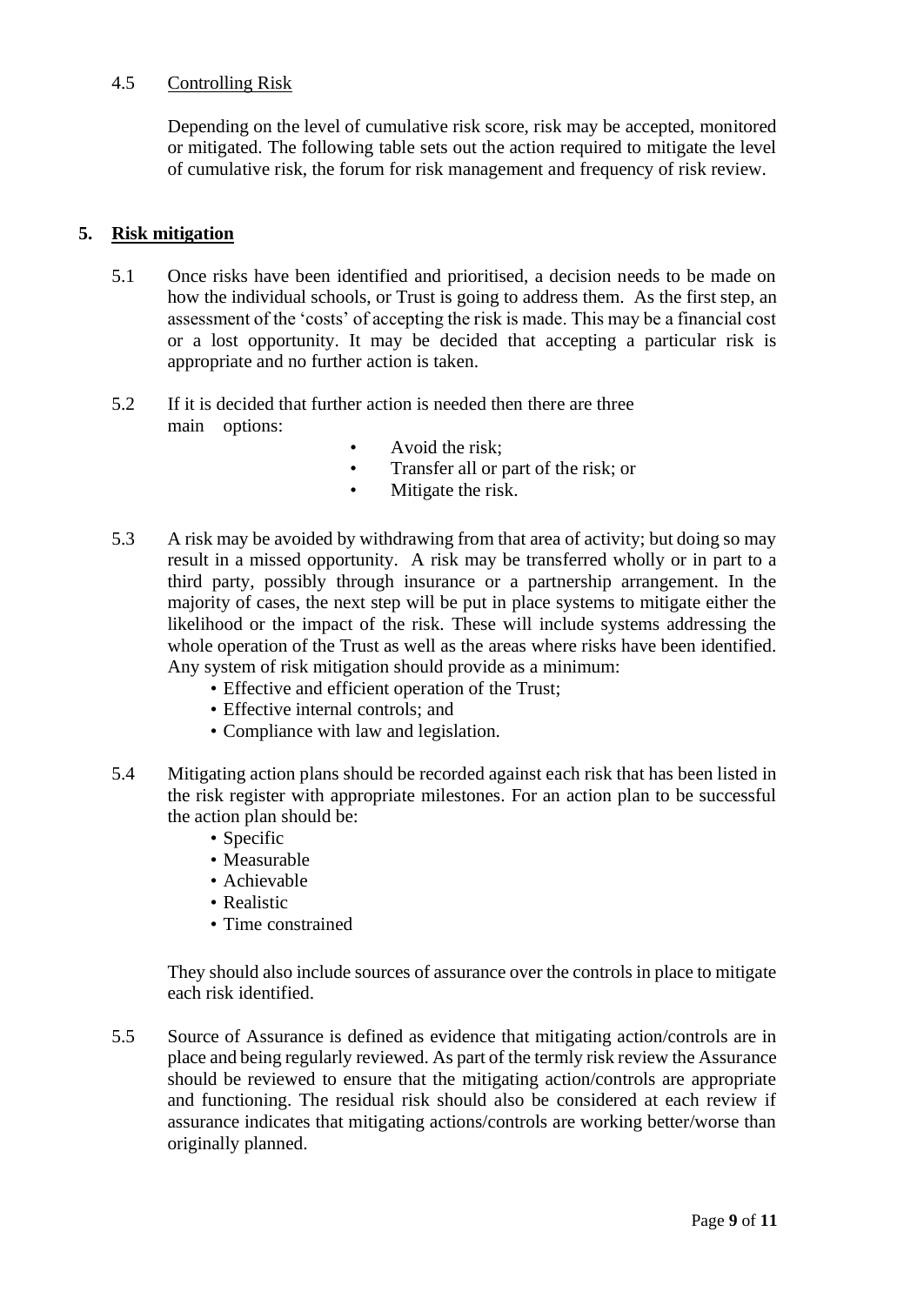# **6. Risk monitoring**

- 6.1 The likelihood or impact of an identified risk can change for a number of reasons including:
	- Nature of the risk has changed or is changing;
	- Existing controls are inadequate or not functioning; or
	- New controls introduced.
- 6.2 Early warning indicators should be designed for each risk to alert management to the situation effectively. These should have triggers, be described in the register and be highlighted in termly reports to management and the Trust. Key characteristics of monitoring mechanisms are:

• Information must reach the level of management where decisions can be made; and

• Mechanisms must pick up the problem before it happens, or at least before it gets too serious.

6.3 Individual schools should:

• Review monthly the risks which fall into their area of responsibility, the possible impacts these have on other areas and the consequences other areas may have on them;

• Use performance indicators to monitor the key business and financial activities' progress towards objectives and identify developments which require interventions;

• Have systems which communicate monthly variances in budgets and forecast and allow action to be taken; and

• Report systematically and promptly to the Chief Operations Officer

• Identify any perceived new risk or failure of existing mitigating or control measures.

6.4 The Chief Operations Officer should:

• Ensure that the MAT Risk Register is updated considering developments within the Trust and the wider business environment.

- 6.5 The Executive Leadership Team should:
	- Review the MAT Risk Register monthly;
	- Review key performance indicators and progress towards objectives;
	- Take necessary action to address adverse departures for objectives; and

• Provide adequate information to the Board or relevant Committee on the most significant risks.

- 6.6 The Finance, Audit and Risk Committee should:
	- Review the MAT Risk Register at its meetings; and

• Provide ongoing advice on the effectiveness of the risk management process.